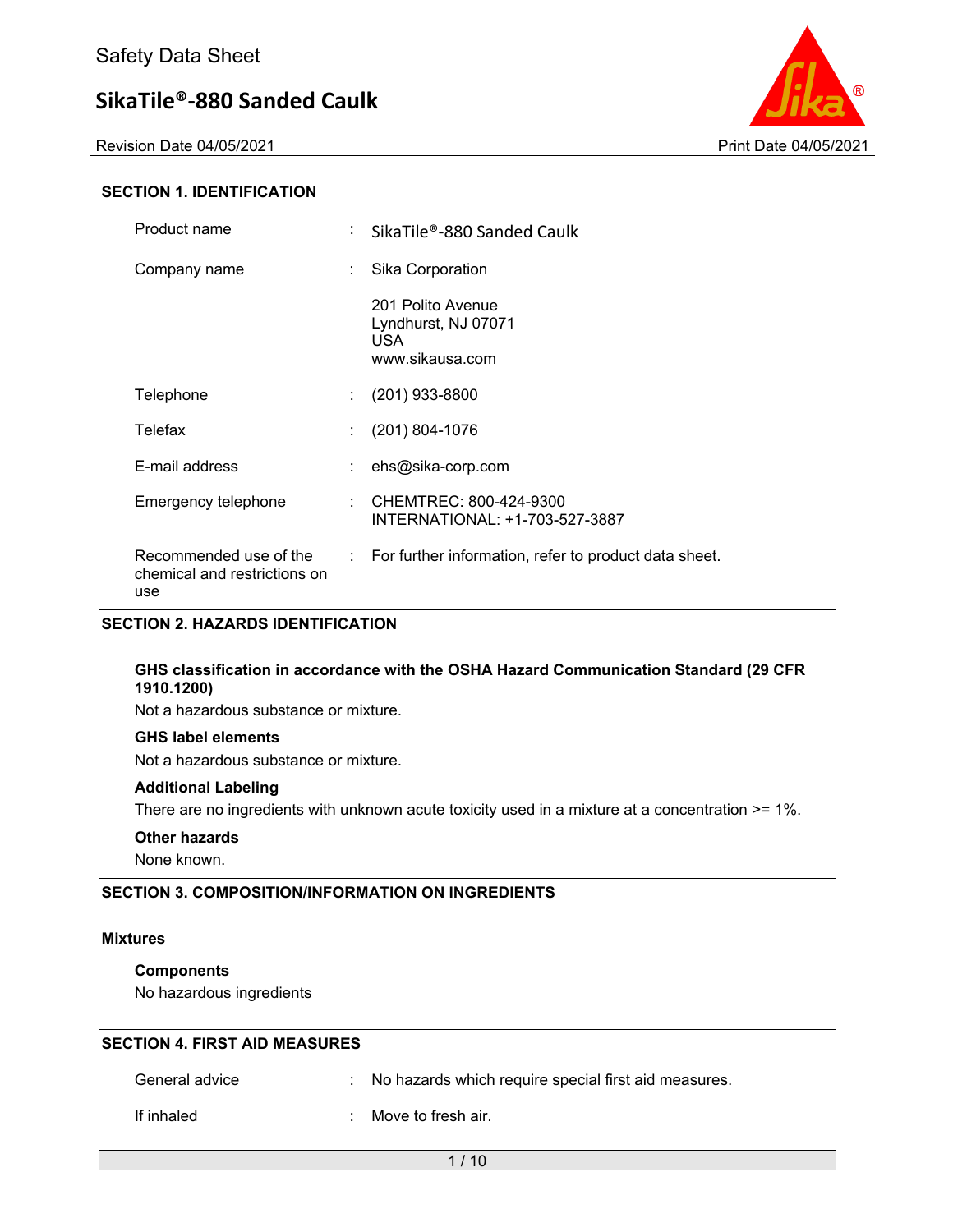Revision Date 04/05/2021 2021



| In case of skin contact                                           |    | : Take off contaminated clothing and shoes immediately.<br>Wash off with soap and plenty of water.                                                                                                                   |
|-------------------------------------------------------------------|----|----------------------------------------------------------------------------------------------------------------------------------------------------------------------------------------------------------------------|
| In case of eye contact                                            | ÷  | Flush eyes with water as a precaution.<br>Remove contact lenses.<br>Keep eye wide open while rinsing.                                                                                                                |
| If swallowed                                                      |    | Clean mouth with water and drink afterwards plenty of water.<br>Do not induce vomiting without medical advice.<br>Do not give milk or alcoholic beverages.<br>Never give anything by mouth to an unconscious person. |
| Most important symptoms<br>and effects, both acute and<br>delayed | ÷. | No known significant effects or hazards.<br>No information available.                                                                                                                                                |
| Notes to physician                                                |    | Treat symptomatically.                                                                                                                                                                                               |

# **SECTION 5. FIRE-FIGHTING MEASURES**

| Suitable extinguishing media | <b>CONTRACTOR</b> | Use extinguishing measures that are appropriate to local cir-<br>cumstances and the surrounding environment.                                                                                                                  |
|------------------------------|-------------------|-------------------------------------------------------------------------------------------------------------------------------------------------------------------------------------------------------------------------------|
| Further information          |                   | Collect contaminated fire extinguishing water separately. This<br>must not be discharged into drains.<br>Fire residues and contaminated fire extinguishing water must<br>be disposed of in accordance with local regulations. |
| for fire-fighters            |                   | Special protective equipment : In the event of fire, wear self-contained breathing apparatus.                                                                                                                                 |

### **SECTION 6. ACCIDENTAL RELEASE MEASURES**

| Environmental precautions                                | : Local authorities should be advised if significant spillages<br>cannot be contained.                     |
|----------------------------------------------------------|------------------------------------------------------------------------------------------------------------|
| Methods and materials for<br>containment and cleaning up | Wipe up with absorbent material (e.g. cloth, fleece).<br>Keep in suitable, closed containers for disposal. |

### **SECTION 7. HANDLING AND STORAGE**

| fire and explosion          |    | Advice on protection against : Normal measures for preventive fire protection.                                                                           |
|-----------------------------|----|----------------------------------------------------------------------------------------------------------------------------------------------------------|
| Advice on safe handling     |    | : For personal protection see section 8.<br>No special handling advice required.<br>Follow standard hygiene measures when handling chemical<br>products. |
| Conditions for safe storage | ÷. | Keep container tightly closed in a dry and well-ventilated<br>place.<br>Store in accordance with local regulations.                                      |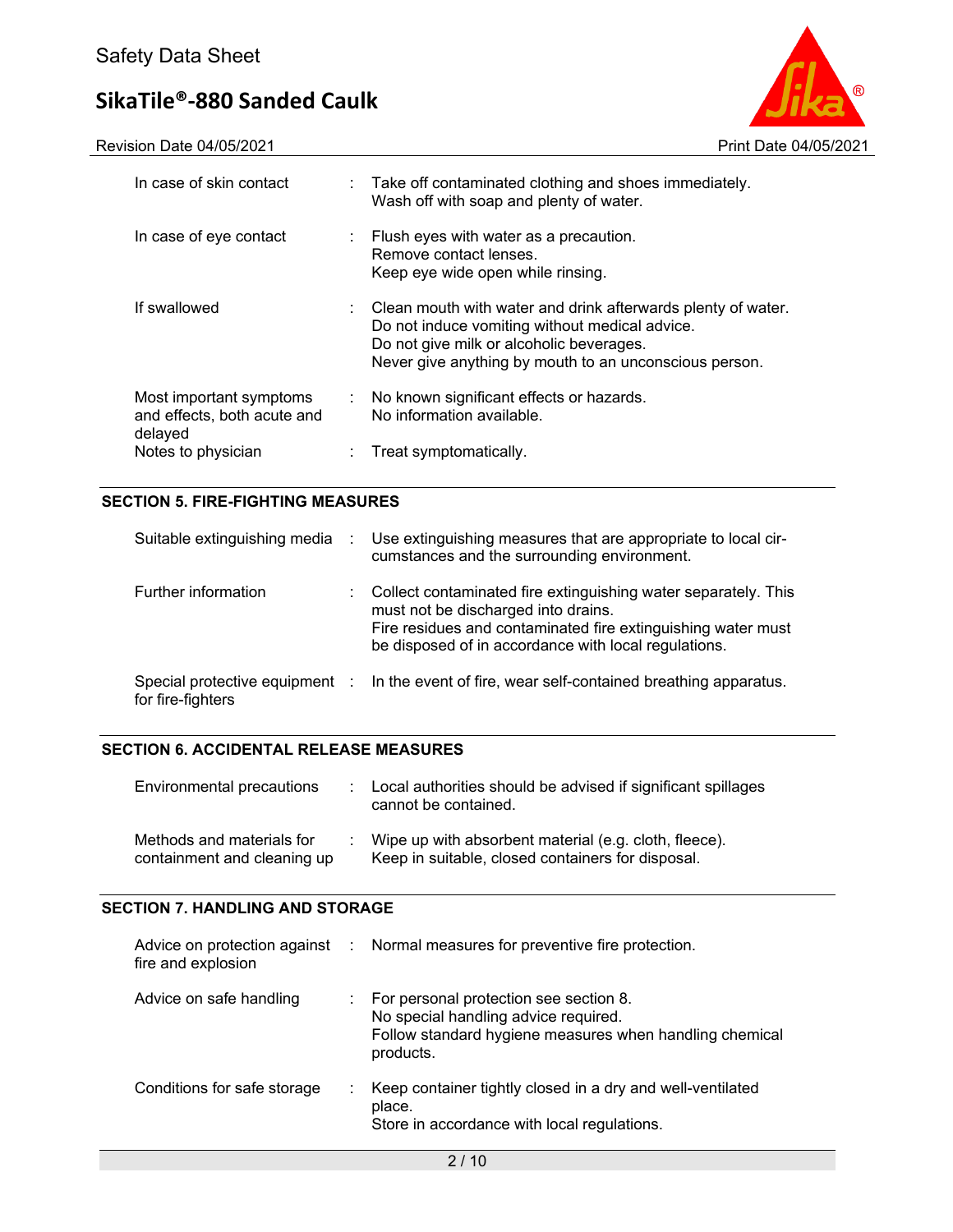



Materials to avoid : No special restrictions on storage with other products.

#### **SECTION 8. EXPOSURE CONTROLS/PERSONAL PROTECTION**

**Ingredients with workplace control parameters** 

# Contains no substances with occupational exposure limit values. **Engineering measures** : Use of adequate ventilation should be sufficient to control worker exposure to airborne contaminants. If the use of this product generates dust, fumes, gas, vapor or mist, use process enclosures, local exhaust ventilation or other engineering controls to keep worker exposure below any recommended or statutory limits. **Personal protective equipment** Respiratory protection : Use a properly fitted NIOSH approved air-purifying or air-fed respirator complying with an approved standard if a risk assessment indicates this is necessary. The filter class for the respirator must be suitable for the maximum expected contaminant concentration (gas/vapor/aerosol/particulates) that may arise when handling the product. If this concentration is exceeded, selfcontained breathing apparatus must be used. Hand protection : Chemical-resistant, impervious gloves complying with an approved standard should be worn at all times when handling chemical products if a risk assessment indicates this is necessary. Eye protection : Safety eyewear complying with an approved standard should be used when a risk assessment indicates this is necessary. Skin and body protection : Choose body protection in relation to its type, to the concentration and amount of dangerous substances, and to the specific work-place. Hygiene measures : Wash hands before breaks and immediately after handling the product. Remove contaminated clothing and protective equipment before entering eating areas.

# **SECTION 9. PHYSICAL AND CHEMICAL PROPERTIES**

| Appearance     | paste             |
|----------------|-------------------|
| Color          | various           |
| Odor           | $:$ like acrylic  |
| Odor Threshold | No data available |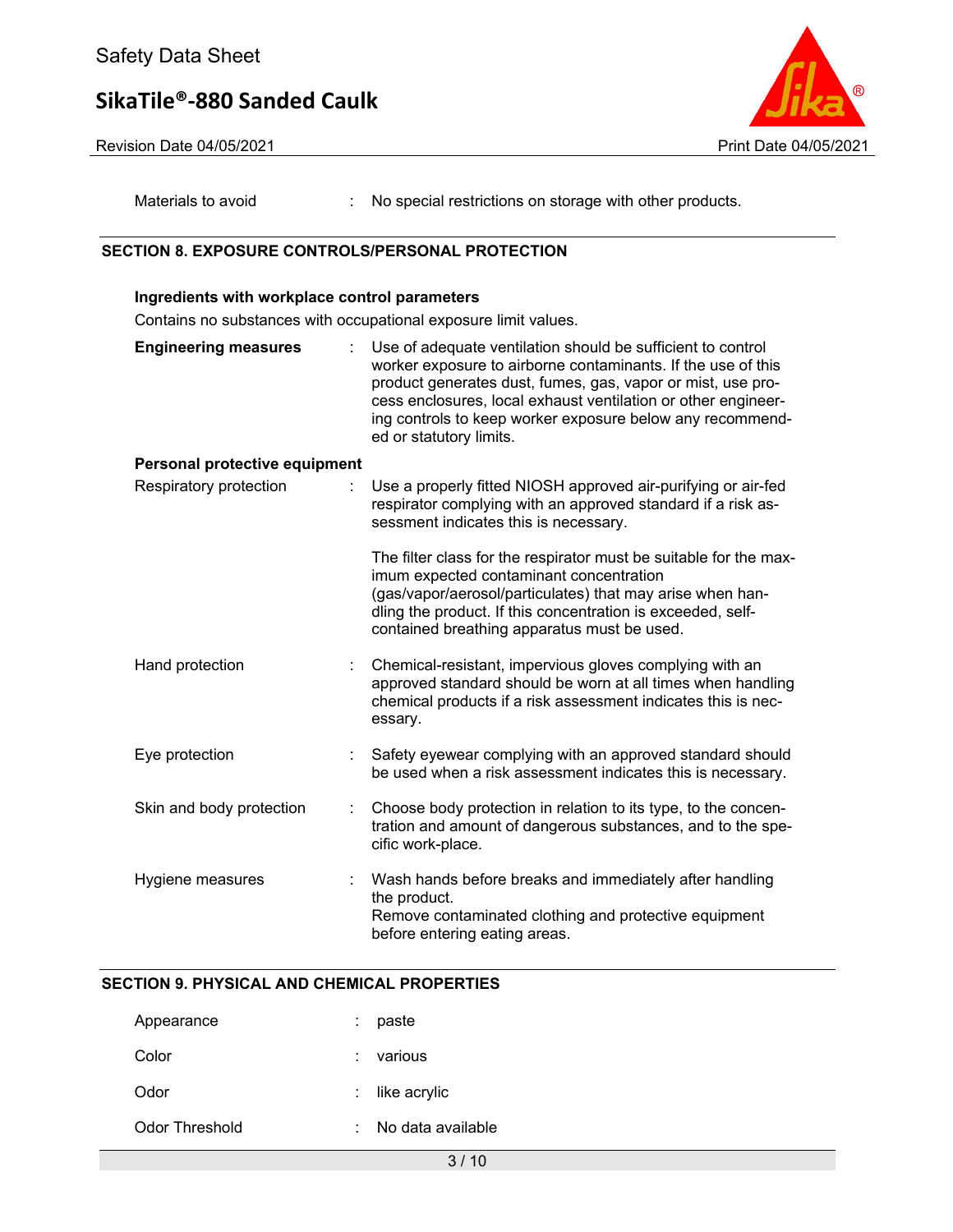Revision Date 04/05/2021 Print Date 04/05/2021



| рH                                                                      |                             | $:7-9$                                             |
|-------------------------------------------------------------------------|-----------------------------|----------------------------------------------------|
| Melting point/range / Freezing : No data available<br>point             |                             |                                                    |
| Boiling point/boiling range                                             |                             | : No data available                                |
| Flash point                                                             |                             | $>$ 199.9 °F / $>$ 93.3 °C<br>(Method: closed cup) |
| Evaporation rate                                                        |                             | No data available                                  |
| Flammability (solid, gas)                                               |                             | : No data available                                |
| Upper explosion limit / Upper : No data available<br>flammability limit |                             |                                                    |
| Lower explosion limit / Lower : No data available<br>flammability limit |                             |                                                    |
| Vapor pressure                                                          | t.                          | $0.01$ hpa                                         |
| Relative vapor density                                                  |                             | No data available                                  |
| Density                                                                 | t.                          | 1.5 - 1.7 g/cm3 (73 °F / 23 °C)                    |
| Solubility(ies)<br>Water solubility                                     |                             | : insoluble                                        |
| Solubility in other solvents : No data available                        |                             |                                                    |
| Partition coefficient: n-<br>octanol/water                              |                             | : No data available                                |
| Autoignition temperature                                                |                             | : No data available                                |
| Decomposition temperature                                               |                             | : No data available                                |
| Viscosity<br>Viscosity, dynamic                                         | $\mathcal{L}^{\mathcal{L}}$ | No data available                                  |
| Viscosity, kinematic                                                    |                             | > 20.5 mm2/s (104 °F / 40 °C)                      |
| <b>Explosive properties</b>                                             |                             | No data available                                  |
| Oxidizing properties                                                    | ÷                           | No data available                                  |
| Volatile organic compounds<br>(VOC) content                             | t.                          | $2.5$ g/l                                          |

# **SECTION 10. STABILITY AND REACTIVITY**

| Reactivity         | : No dangerous reaction known under conditions of normal use. |
|--------------------|---------------------------------------------------------------|
| Chemical stability | The product is chemically stable.                             |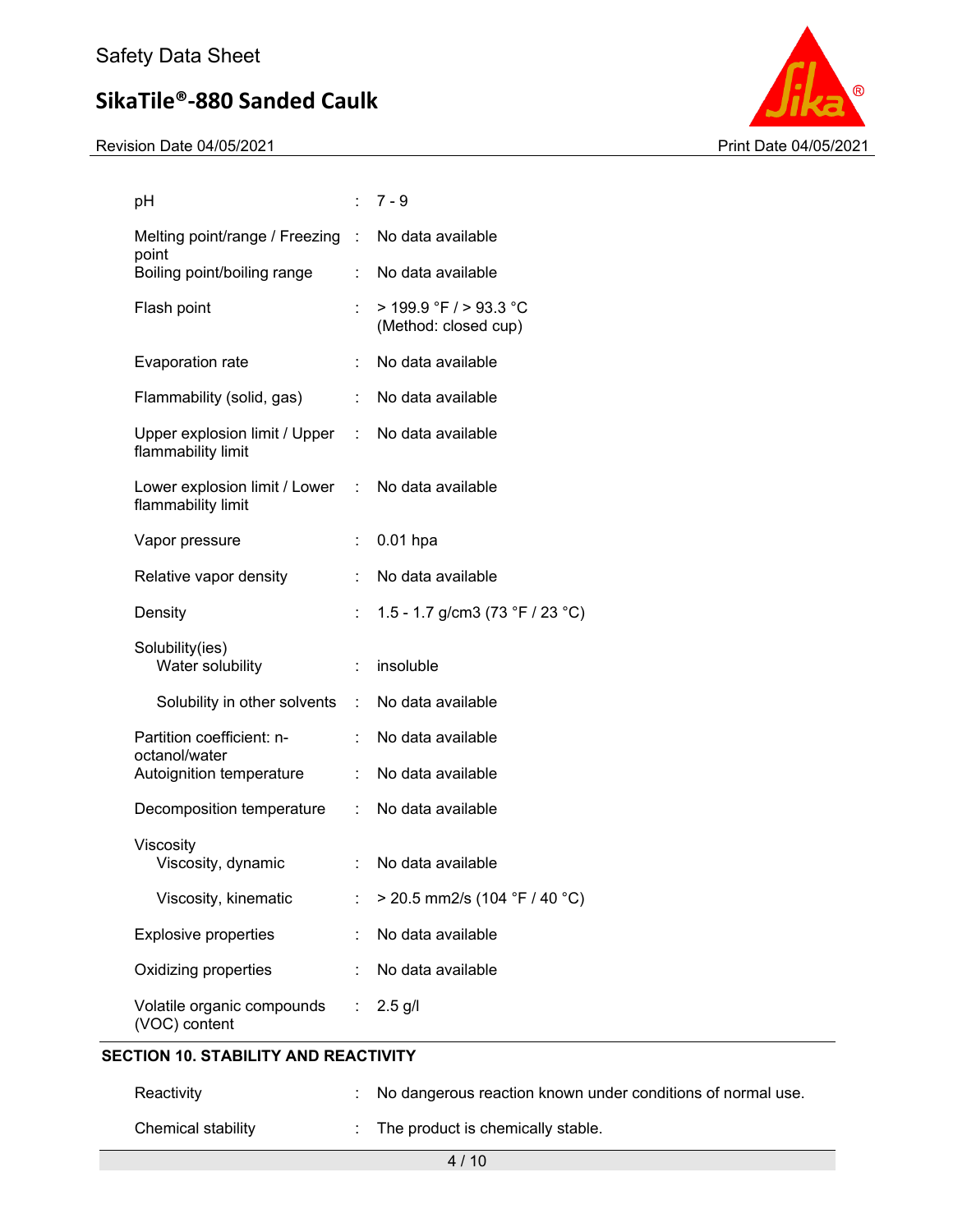Revision Date 04/05/2021 **Print Date 04/05/2021** Print Date 04/05/2021



| tions                               | Possibility of hazardous reac- : Stable under recommended storage conditions. |
|-------------------------------------|-------------------------------------------------------------------------------|
| Conditions to avoid                 | No data available                                                             |
| Incompatible materials              | : No data available                                                           |
| Hazardous decomposition<br>products | : No decomposition if stored and applied as directed.                         |

### **SECTION 11. TOXICOLOGICAL INFORMATION**

Not classified based on available information.

#### **Skin corrosion/irritation**

Not classified based on available information.

#### **Serious eye damage/eye irritation**

Not classified based on available information.

#### **Respiratory or skin sensitization**

### **Skin sensitization**

Not classified based on available information.

#### **Respiratory sensitization**

Not classified based on available information.

#### **Germ cell mutagenicity**

Not classified based on available information.

#### **Carcinogenicity**

Not classified based on available information.

| <b>IARC</b> | Group 2B: Possibly carcinogenic to humans |            |
|-------------|-------------------------------------------|------------|
|             | Titanium dioxide                          | 13463-67-7 |
|             | Group 2B: Possibly carcinogenic to humans |            |
|             | Carbon black                              | 1333-86-4  |
|             |                                           |            |

**OSHA** Not applicable

**NTP** Not applicable

#### **Reproductive toxicity**

Not classified based on available information.

#### **STOT-single exposure**

Not classified based on available information.

#### **STOT-repeated exposure**

Not classified based on available information.

#### **Aspiration toxicity**

Not classified based on available information.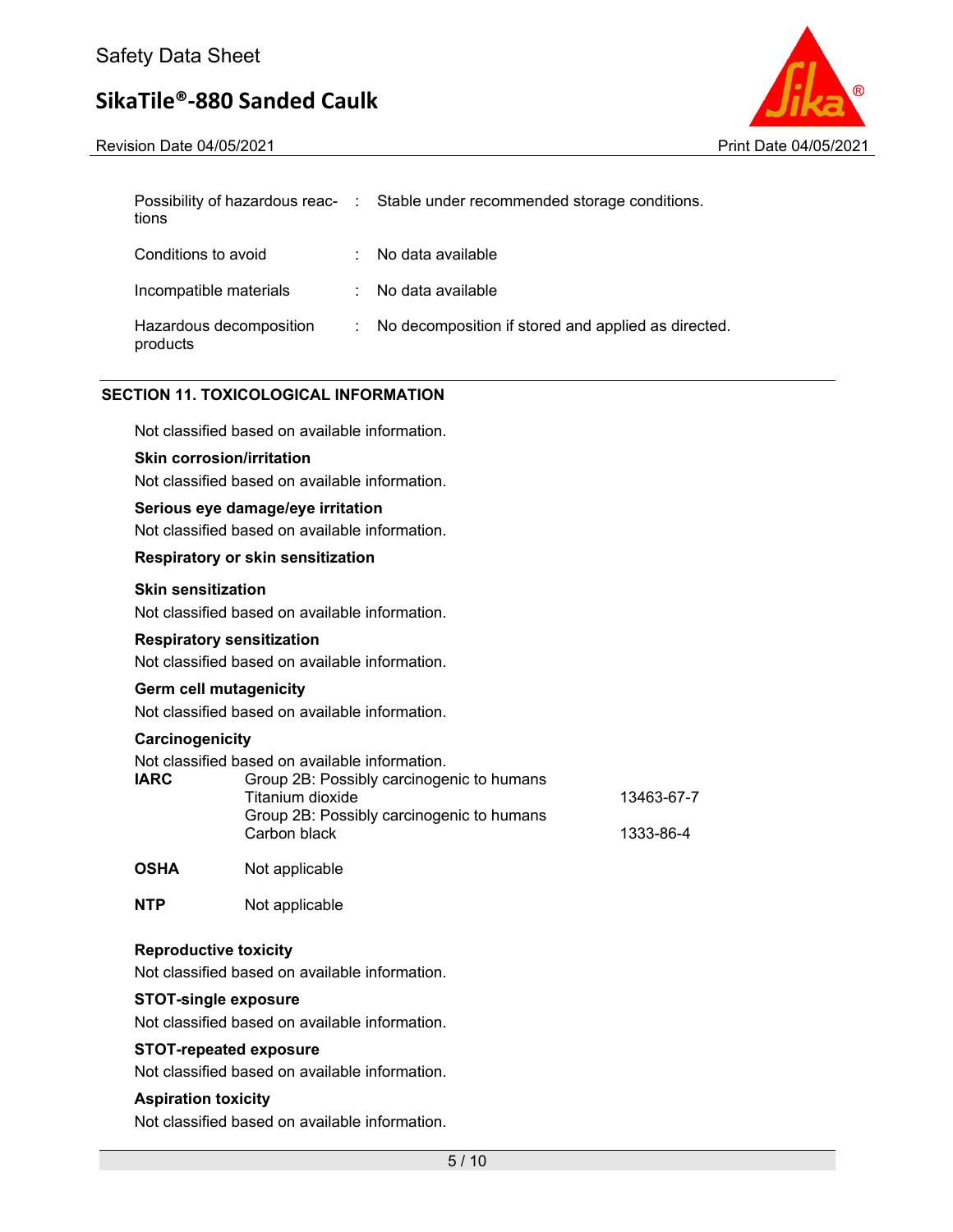# **Further information**



| <u>Product:</u><br>Remarks | Carbon black (1333-86-4)<br><b>Animal Toxicity:</b><br>Rat, oral, duration 2 year<br>Effect: no tumors                                                                                                                                                                                                                                                                                                                                                                                                                                                                                                                                                                                                                                                                                                                                                                                                                                                                                                                                                                                                                                                                                                                                                                                                                                                                                                                                                                                                                                                                                                                                                                                                                                                                                                                                                                                                                                                                                                                                                                                                                                                                                                                                                                                                                                                         |
|----------------------------|----------------------------------------------------------------------------------------------------------------------------------------------------------------------------------------------------------------------------------------------------------------------------------------------------------------------------------------------------------------------------------------------------------------------------------------------------------------------------------------------------------------------------------------------------------------------------------------------------------------------------------------------------------------------------------------------------------------------------------------------------------------------------------------------------------------------------------------------------------------------------------------------------------------------------------------------------------------------------------------------------------------------------------------------------------------------------------------------------------------------------------------------------------------------------------------------------------------------------------------------------------------------------------------------------------------------------------------------------------------------------------------------------------------------------------------------------------------------------------------------------------------------------------------------------------------------------------------------------------------------------------------------------------------------------------------------------------------------------------------------------------------------------------------------------------------------------------------------------------------------------------------------------------------------------------------------------------------------------------------------------------------------------------------------------------------------------------------------------------------------------------------------------------------------------------------------------------------------------------------------------------------------------------------------------------------------------------------------------------------|
|                            | Mouse, oral, duration 2 years<br>Effect: no tumors<br>Mouse, dermal, duration 18 months<br>Effect: no skin tumors<br>Rat, inhalation, duration 2 years<br>Target organ: lungs<br>Effect: inflammation, fibrosis, tumors<br>Note: Tumors in the rat lung are considered to be related to<br>the "particle overload phenomenon" rather than to a specific<br>chemical effect of carbon black itself in the lung. These ef-<br>fects in rats have been reported in many studies on other<br>poorly soluble inorganic particles and appear to be rat specif-<br>ic. Tumors have not been observed in other species (i.e.,<br>mouse and hamster) for carbon black or other poorly soluble<br>particles under similar circumstances and study conditions.<br>Mortality studies (human data): A study on carbon black pro-<br>duction workers in the UK (Sorahan, 2001) found an in-<br>creased risk of lung cancer in two of the five plant studied;<br>however, the increase was not related to the dose of carbon<br>black. Thus, the authors did not consider the increased risk in<br>lung cancer to be due to carbon black exposure. A German<br>study of carbon black workers at one plant (Morfeld, 2006;<br>Buechte, 2006) found a similar increase in lung cancer risk<br>but, like the Sorohan, 2001 (UK study) found no association<br>with carbon black exposure. A large US study of 18 plants<br>showed a reduction in lung cancer risk in carbon black pro-<br>duction workers (DEII, 2006). Based upon these studies, the<br>February 2006 Working Group at the International Agency for<br>Research on Cancer (IARC) concluded that the human evi-<br>dence for carcinogenicity was inadequate (IARC, 2010).<br>Since the IARC evaluation of carbon black, Sorahan and Har-<br>rington (2007) have re-analyzed the UK study data using an<br>alternative exposure hypothesis and found a positive associa-<br>tion with carbon black exposure in two of the five plants. The<br>same exposure hypothesis was applied by Morfeld and<br>McCunney (2009) to the German cohort; in contrast, they<br>found no association between carbon black exposure and<br>lung cancer risk and, thus, no support for the alternative expo-<br>sure hypothesis used by Sorahan and Harrington.<br>Overall, as a result of these detailed investigations, no causa- |
|                            | tive link between carbon black exposure and cancer risk in<br>humans has been demonstrated.<br>IARC CANCER CLASSIFICATION: In 2006 IARC re-affirmed<br>its 1995 finding that there is "inadequate evidence" from hu-<br>man health studies to assess whether carbon black causes                                                                                                                                                                                                                                                                                                                                                                                                                                                                                                                                                                                                                                                                                                                                                                                                                                                                                                                                                                                                                                                                                                                                                                                                                                                                                                                                                                                                                                                                                                                                                                                                                                                                                                                                                                                                                                                                                                                                                                                                                                                                               |
|                            | cancer in humans. IARC concluded that there is "sufficient                                                                                                                                                                                                                                                                                                                                                                                                                                                                                                                                                                                                                                                                                                                                                                                                                                                                                                                                                                                                                                                                                                                                                                                                                                                                                                                                                                                                                                                                                                                                                                                                                                                                                                                                                                                                                                                                                                                                                                                                                                                                                                                                                                                                                                                                                                     |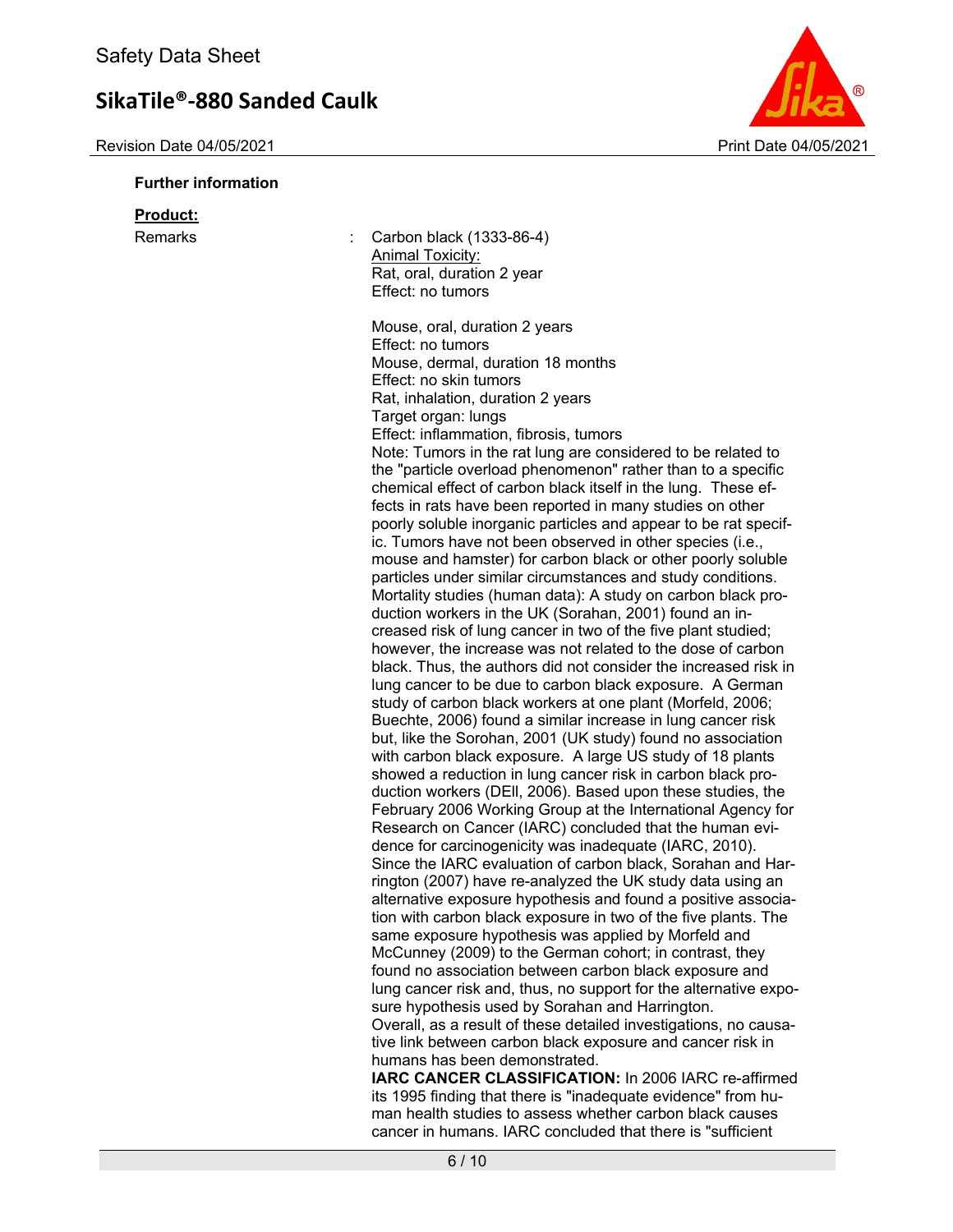Revision Date 04/05/2021 **Print Date 04/05/2021** Print Date 04/05/2021



evidence" in experimental animal studies for the carcinogenicity of carbon black. IARC's overall evaluation is that carbon black is "possibly carcinogenic to humans" (Group 2B)". This conclusion was based on IARC's guidelines, which generally require such a classification if one species exhibits carcinogenicity in two or more animal studies (IARC, 2010).

Solvent extracts of carbon black were used in one study of rats in which skin tumors were found after dermal application and several studies of mice in which sarcomas were found following subcutaneous injection. IARC concluded that there was "sufficient evidence" that carbon black extracts can cause cancer in animals (Group 2B).

**ICGIH CANCER CLASSIFICATION:** Confirmed Animal Carcinogen with Unknown Relevance to Humans (Category A3 Carcinogen).

**ASSESSMENT:** Applying the guidelines of self-classification under the Globally Harmonized System of Classification and Labeling of Chemicals, carbon black is not classified as a carcinogen. Lung tumors are induced in rats as a result of repeated exposure to inert, poorly soluble particles like carbon black and other poorly soluble particles. Rats tumors are a result of a secondary non-genotoxic mechanism that has questionable relevance for classification in humans. In support of this opinion, the CLP Guidance for Specific Target Organ Toxicity - Repeated Exposure (STOT-RE), cites lung overload under mechanisms not relevant to humans. Human health studies show that exposure to carbon black does not increase the risk to carcinogenicity.

Titanium dioxide (13463-67-7)

In lifetime inhalation studies of rats, airborne respirable-size titanium dioxide particles have shown to cause an increase in lung tumors at concentrations associated with substantial particle lung burdens and consequential pulmonary overload and inflammation. The potential for these adverse health effects appears to be closely related to the particle size and the amount of the exposed surface area that comes into contact with the lung. However, tests with other laboratory animals such as mice and hamsters, indicate that rats are significantly more susceptible to the pulmonary overload and inflammation that causes lung cancer. Epidemiological studies do not suggest an increased risk of cancer in humans from occupational exposure to titanium dioxide. Titanium dioxide has been characterized by IARC as possibly carcinogenic to humans (Group 2B) through inhalation (not ingestion). It has not been characterized as a potential carcinogen by either NTP or OSHA.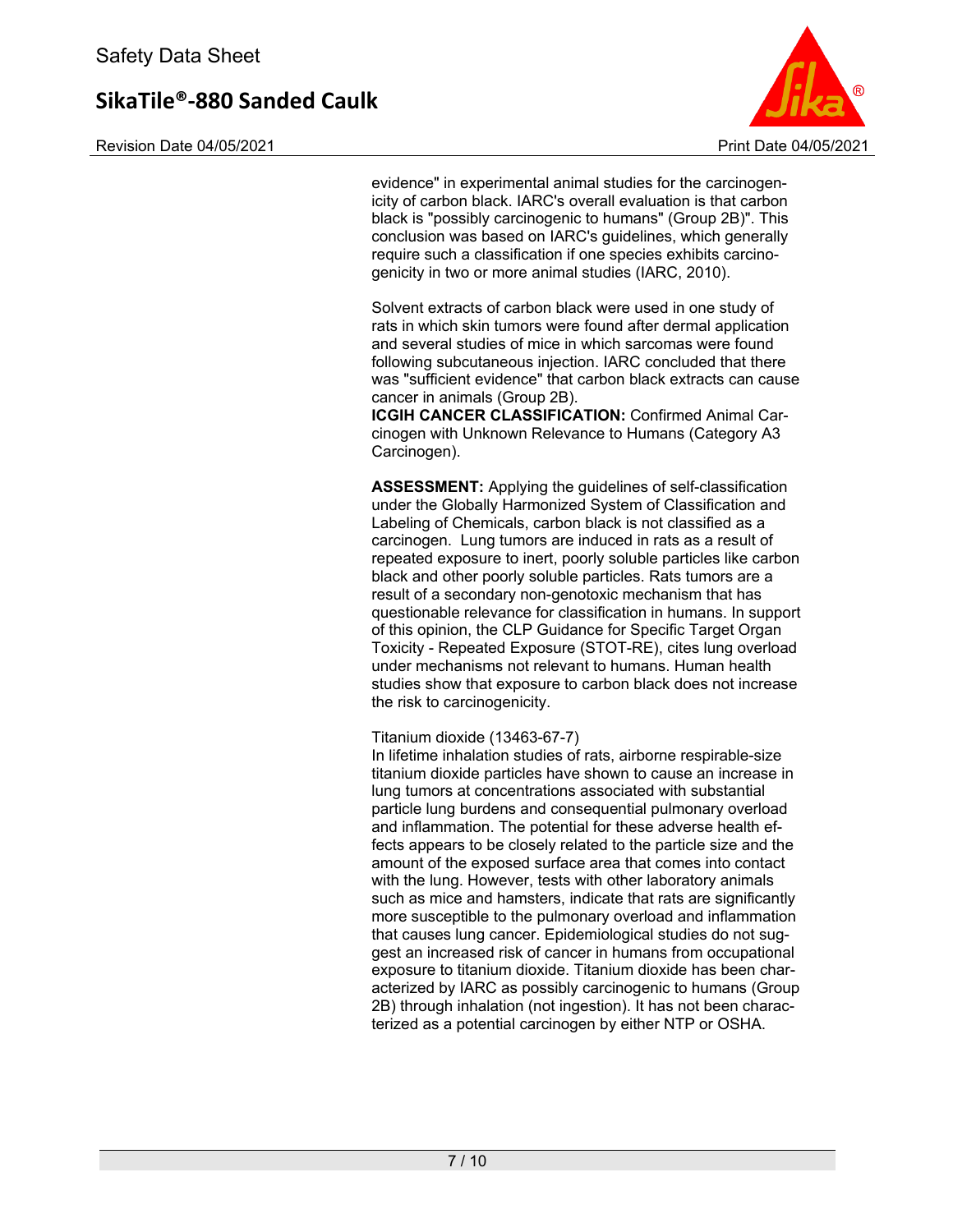

#### **SECTION 12. ECOLOGICAL INFORMATION**

| <b>Ecotoxicity</b><br>No data available                   |                                                                                                                                                                                                          |
|-----------------------------------------------------------|----------------------------------------------------------------------------------------------------------------------------------------------------------------------------------------------------------|
| Persistence and degradability<br>No data available        |                                                                                                                                                                                                          |
| <b>Bioaccumulative potential</b><br>No data available     |                                                                                                                                                                                                          |
| <b>Mobility in soil</b><br>No data available              |                                                                                                                                                                                                          |
| Other adverse effects                                     |                                                                                                                                                                                                          |
| <b>Product:</b><br>Additional ecological infor-<br>mation | Do not empty into drains; dispose of this material and its con-<br>÷.<br>tainer in a safe way.<br>Avoid dispersal of spilled material and runoff and contact with<br>soil, waterways, drains and sewers. |

### **SECTION 13. DISPOSAL CONSIDERATIONS**

| <b>Disposal methods</b> |                                                                                                                                                                                                                             |
|-------------------------|-----------------------------------------------------------------------------------------------------------------------------------------------------------------------------------------------------------------------------|
| Waste from residues     | Disposal of this product, solutions and any by-products should<br>at all times comply with the requirements of environmental<br>protection and waste disposal legislation and any regional<br>local authority requirements. |
| Contaminated packaging  | Empty containers should be taken to an approved waste han-<br>dling site for recycling or disposal.                                                                                                                         |

### **SECTION 14. TRANSPORT INFORMATION**

#### **International Regulations**

**IATA-DGR**  Not regulated as a dangerous good

**IMDG-Code**  Not regulated as a dangerous good

#### **Domestic regulation**

**49 CFR**  Not regulated as a dangerous good

# **SECTION 15. REGULATORY INFORMATION**

**TSCA list interpretate in the SCA list TSCA list interpretate in this product are either listed as ac**tive on the TSCA Inventory or are in compliance with a TSCA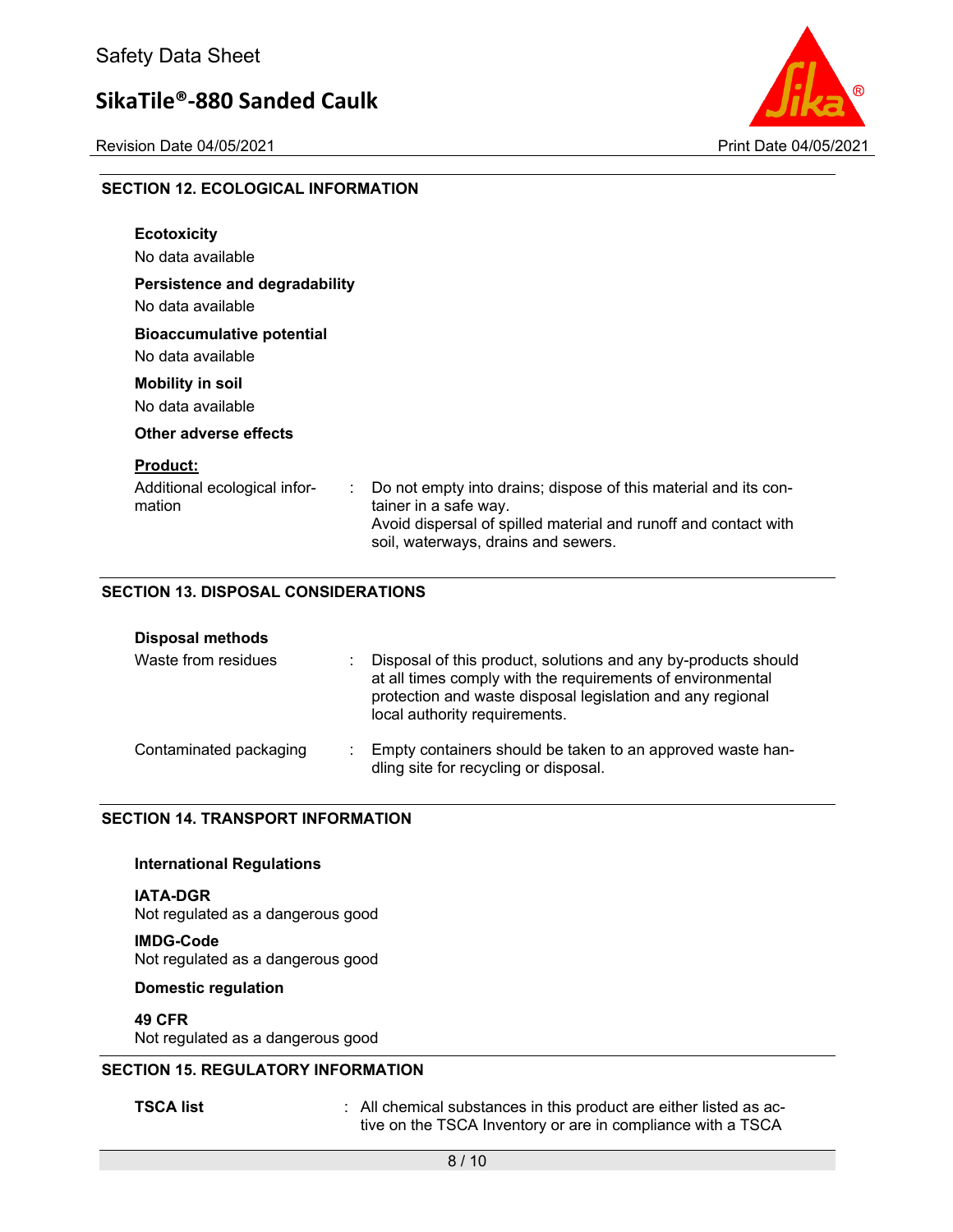

Revision Date 04/05/2021 Print Date 04/05/2021

Inventory exemption.

#### **EPCRA - Emergency Planning and Community Right-to-Know**

#### **CERCLA Reportable Quantity**

This material does not contain any components with a CERCLA RQ.

#### **SARA 304 Extremely Hazardous Substances Reportable Quantity**

This material does not contain any components with a section 304 EHS RQ.

#### **SARA 302 Extremely Hazardous Substances Threshold Planning Quantity**

This material does not contain any components with a section 302 EHS TPQ.

| SARA 311/312 Hazards | : No SARA Hazards                                                                                                                                                                       |
|----------------------|-----------------------------------------------------------------------------------------------------------------------------------------------------------------------------------------|
| <b>SARA 313</b>      | This material does not contain any chemical components with<br>known CAS numbers that exceed the threshold (De Minimis)<br>reporting levels established by SARA Title III, Section 313. |
| <b>Clean Air Act</b> |                                                                                                                                                                                         |
|                      |                                                                                                                                                                                         |

This product does not contain any hazardous air pollutants (HAP), as defined by the U.S. Clean Air Act Section 112 (40 CFR 61).

**California Prop 65 MILES AND WARNING:** Cancer and Reproductive Harm www.P65Warnings.ca.gov

### **SECTION 16. OTHER INFORMATION**

**Full text of other abbreviations** 

#### **Notes to Reader**

The information contained in this Safety Data Sheet applies only to the actual Sika Corporation ("Sika") product identified and described herein. This information is not intended to address, nor does it address the use or application of the identified Sika product in combination with any other material, product or process. All of the information set forth herein is based on technical data regarding the identified product that Sika believes to be reliable as of the date hereof. Prior to each use of any Sika product, the user must always read and follow the warnings and instructions on the product's current Product Data Sheet, product label and Safety Data Sheet for each Sika product, which are available at web site and/or telephone number listed in Section 1 of this SDS.

SIKA MAKES NO WARRANTIES EXPRESS OR IMPLIED AND ASSUMES NO LIABILITY ARISING FROM THIS INFORMATION OR ITS USE. SIKA SHALL NOT BE LIABLE UNDER ANY LEGAL THEORY FOR SPECIAL OR CONSEQUENTIAL DAMAGES AND SHALL NOT BE RESPONSIBLE FOR THE USE OF THIS PRODUCT IN A MANNER TO INFRINGE ON ANY PATENT OR ANY OTHER INTELLECTUAL PROPERTY RIGHTS HELD BY OTHERS.

All sales of Sika products are subject to its current terms and conditions of sale available at www.sikausa.com or 201-933-8800.

Revision Date 04/05/2021